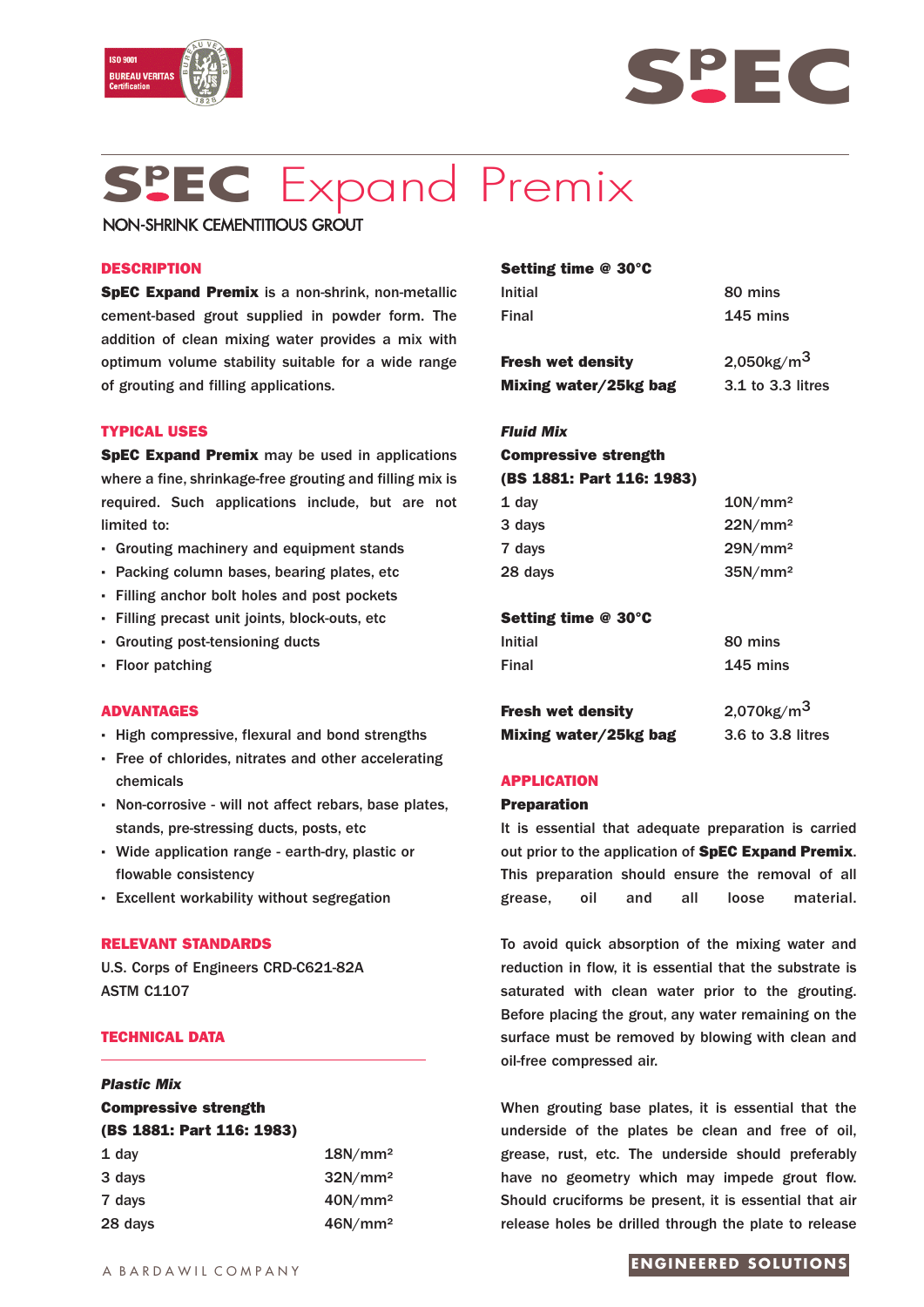any trapped air, thus avoiding reductions in total contact area.

Where formwork is used, it should be properly sealed using compressible tapes to prevent grout loss. On base plates the formwork should be securely tied to the plate, leaving a 100mm wide gap at the pouring hopper and a 50mm wide gap at the opposite end.

#### **Mixing**

*Important:* The product cannot be mixed manually. **SpEC Expand Premix** must be mixed using a slow speed (300-350 rpm) electric drill with a suitable paddle attachment. For very large quantities, contact manufacturer's representative on use of grout pumps. In all cases, good planning is necessary to ensure a continuous flow of grout once pouring commences.

Measure the prescribed quantity of water (see Technical Data) in a graduated vessel and pour into a suitable mixing container. Add the bagged powder slowly whilst mixing for not less than 5 minutes to ensure adequate dispersal of the ingredients, paying attention to the sides and bottom of the container. Start with the minimum quantity of water and add more if necessary during mixing.

#### **Placing**

The mixed grout must be used immediately and certainly not later than 20 minutes after mixing. Again, good planing is imperative to ensure adequate supply of mixed grout and continuity of placing. Grout shall always be poured from the hopper side only, and under no circumstances from more than one side. For base plates, a suitable fluid head shall be maintained until the end of the grouting operation in order to avoid air entrapment.

#### **CURING**

Once grouting has been completed, all exposed areas must be cured using the wet hessian method or by applying **SpECcure AC** curing membrane. Wet hessian curing should continue for a full 7 days.

Proper curing is essential in order to obtain the desired results.

#### **APPLICATION TEMPERATURE RANGE**

| <b>Minimum</b> | $5^{\circ}$ C  |
|----------------|----------------|
| Maximum        | $35^{\circ}$ C |

In hot weather, cooled mixing water may be used for best results.

#### **EQUIPMENT CLEANING**

Tools and equipment should be cleaned immediately using water. Cured material can only be removed mechanically.

#### **PACKAGING & YIELD**

**SpEC Expand Premix** is supplied in 25 Kg bags. When mixed with the recommended quantities of water, each bag will provide approximately 13.5 litres of mixed material.

#### **STORAGE & SHELF-LIFE**

The material has a shelf life of 12 months when stored off the ground in dry and cool conditions. Discard any open or damaged bags.

#### **HEALTH & SAFETY**

**SpEC Expand Premix** contains alkalis, and protection should be provided to prevent contact with skin and eyes. Dust inhalation must be avoided during mixing. It is strongly recommended to wear gloves, goggles and dust mask while mixing and using the product. Skin contact shall be washed immediately with plenty of soap and water. Contact with eyes shall be washed immediately with copious amounts of clean water, followed by medical attention.

Dispose of all waste in accordance with the local environmental regulations.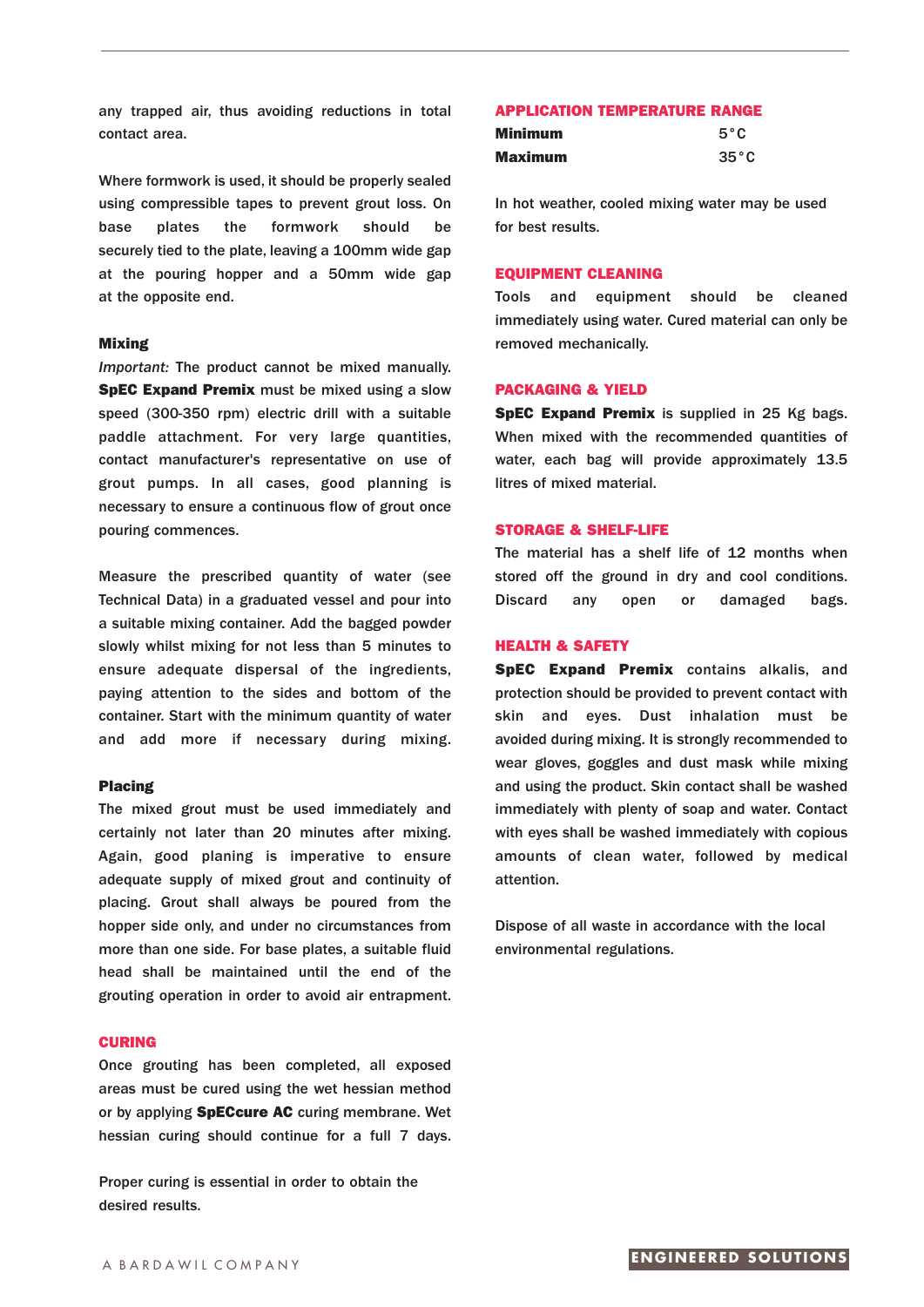# **Other SpEC Grouting Products:**

- **· SpEC Flo Grout 70** Non-shrink pourable cementitious grout for industrial applications
- **· SpECgrout C1** High strength shrinkage compensated cementitious grout
- **· SpECgrout C2** High fluidity shrinkage compensated cementitious grout
- **· SpECgrout C3** Thick section shrinkage compensated cementitious grout
- **· SpECgrout E** Range of epoxy resin grouts